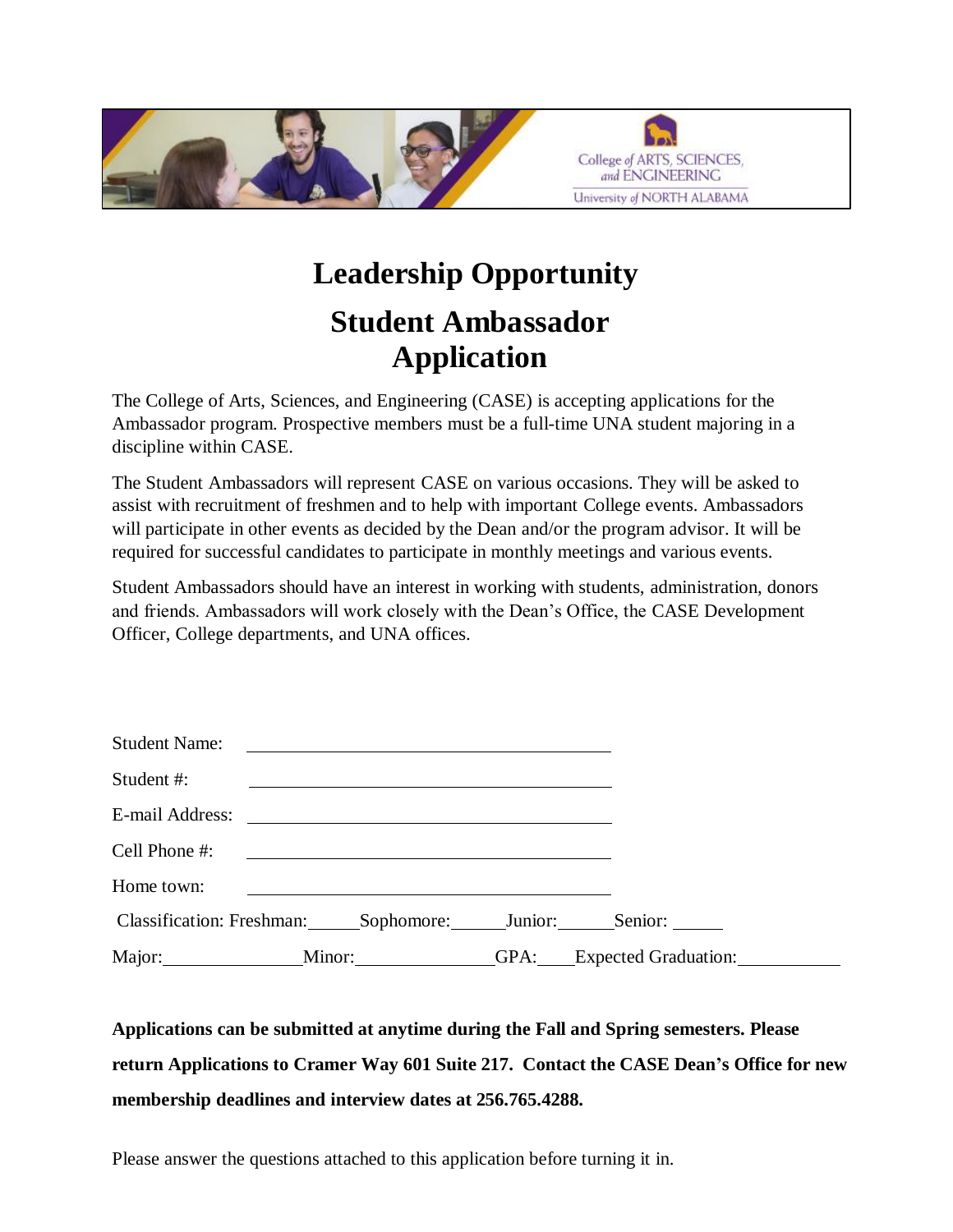1. Please discuss your availability during the coming academic year (availability during the evening, weekends, and daytime) specifically including other organizations with which you will be most actively involved.

2. Discuss your academic aspirations.

3. Do you work?

4. What are your strengths?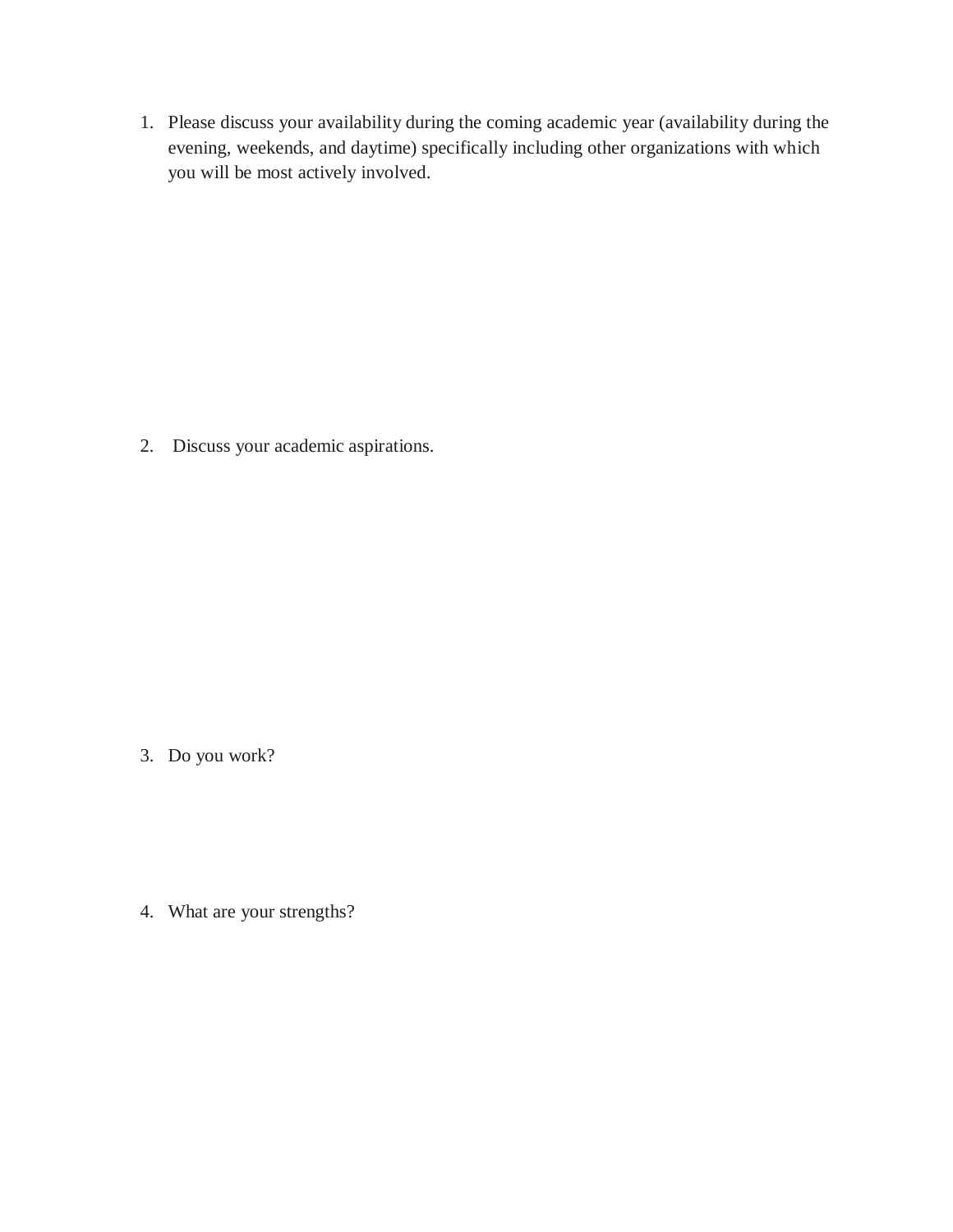5. Why do you want to be a CASE Ambassador?

6. What separates you from your peers and how does that qualify you to be selected?

7. What do you love about being a student at the University of North Alabama?

8. What experiences do you have working with diverse people?